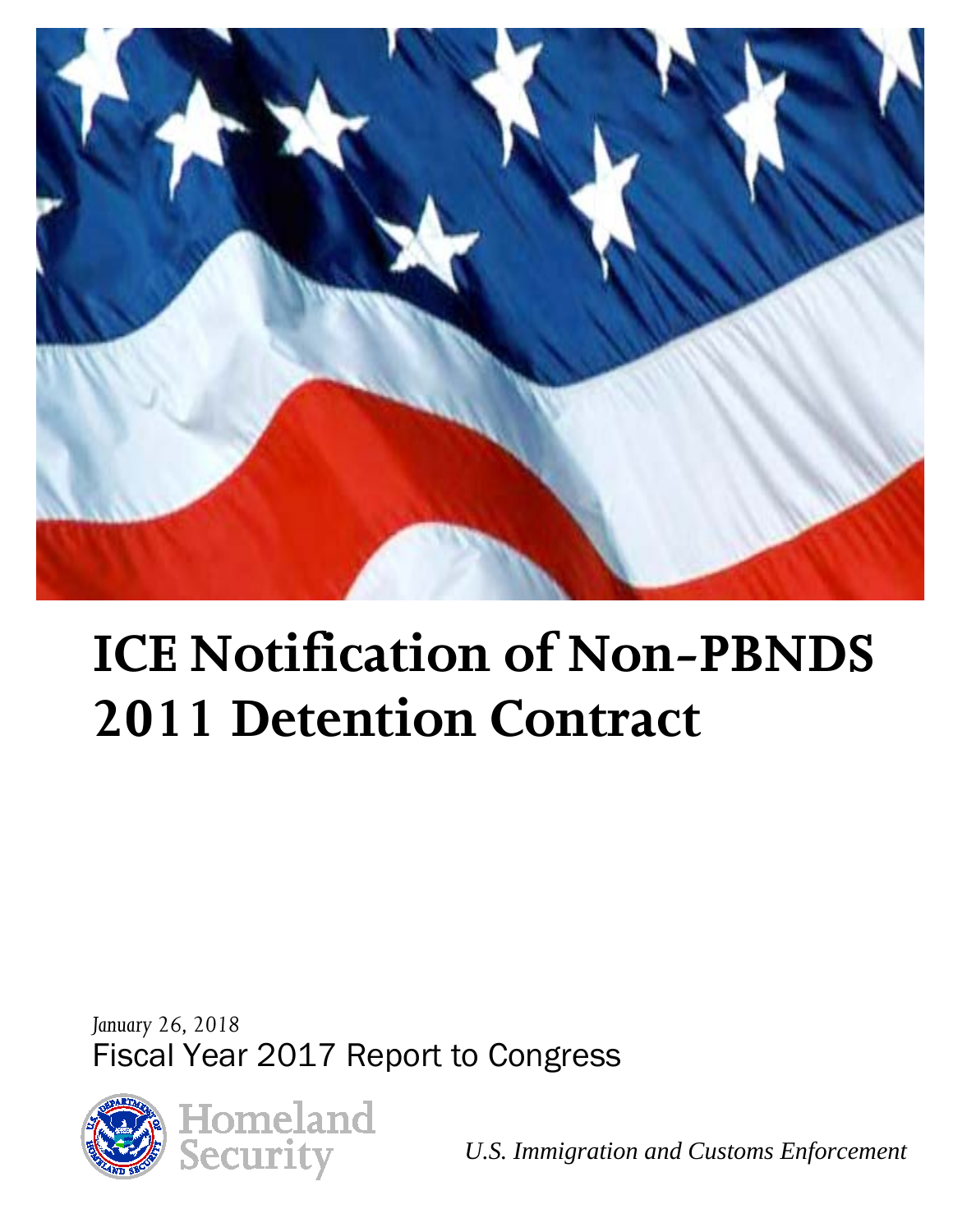#### Message from the Under Secretary for Management

#### January 26, 2018

I am pleased to present the following report, "ICE Notification of Non-PBNDS 2011 Detention Contract," which has been prepared by U.S. Immigration and Customs Enforcement (ICE).

This report was compiled pursuant to the Explanatory Statement accompanying the Fiscal Year 2017 Department of Homeland Security Appropriations Act (P.L. 115-31).

Pursuant to congressional guidelines, this report is being provided to the following Members of Congress:



The Honorable John R. Carter Chairman, House Appropriations Subcommittee on Homeland Security

The Honorable Lucille Roybal-Allard Ranking Member, House Appropriations Subcommittee on Homeland Security

The Honorable John Boozman Chairman, Senate Appropriations Subcommittee on Homeland Security

The Honorable Jon Tester Ranking Member, Senate Appropriations Subcommittee on Homeland Security

Inquiries relating to this report may be directed to me at (202) 447-3400 or to the Department's Deputy Chief Financial Officer, Stacy Marcott, at (202) 447-5751.

Sincerely,

Kairem Grady

Claire M. Grady **Under Secretary for Management**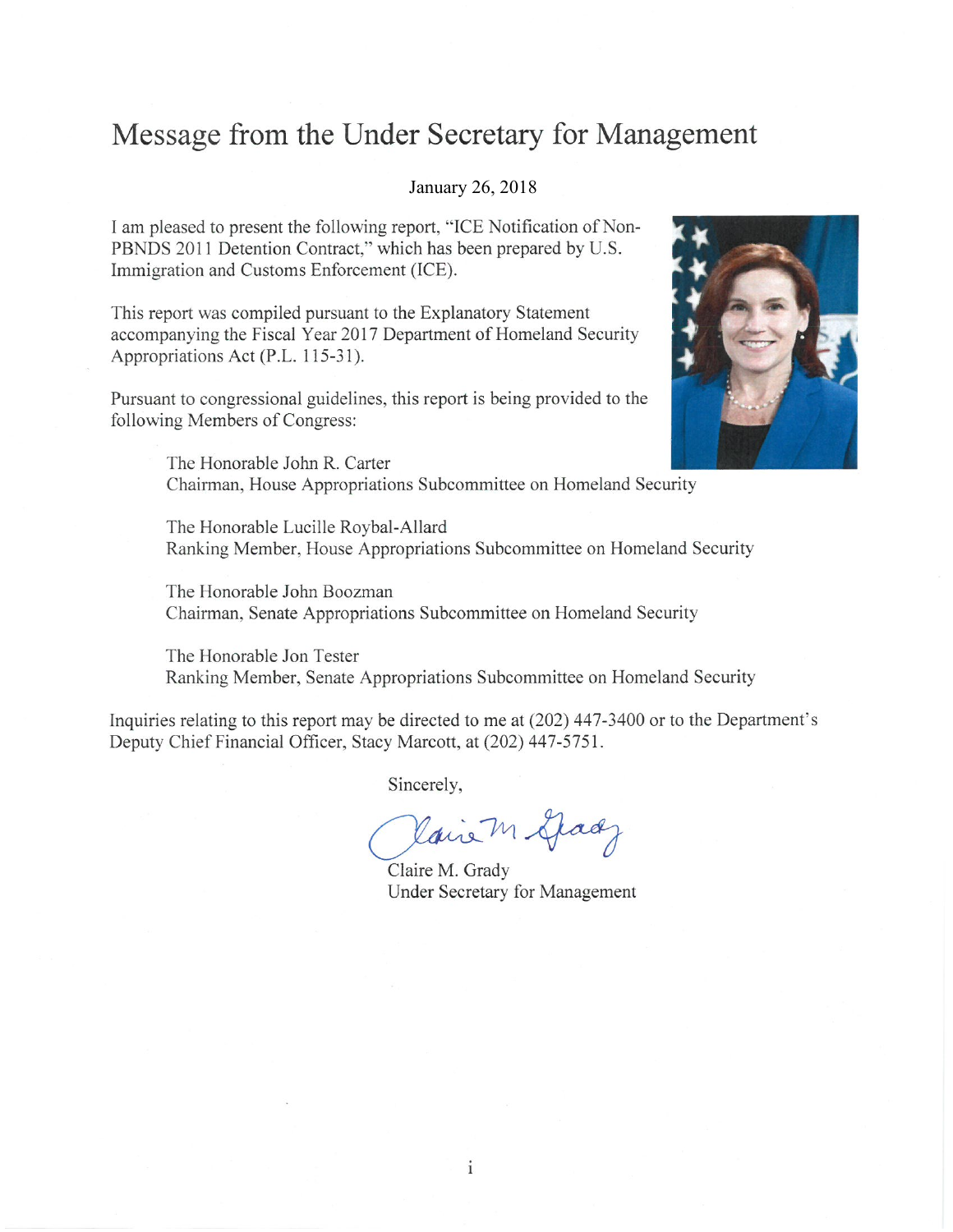

# **ICE Notification of Non-PBNDS** 2011 Detention Contract

# **Table of Contents**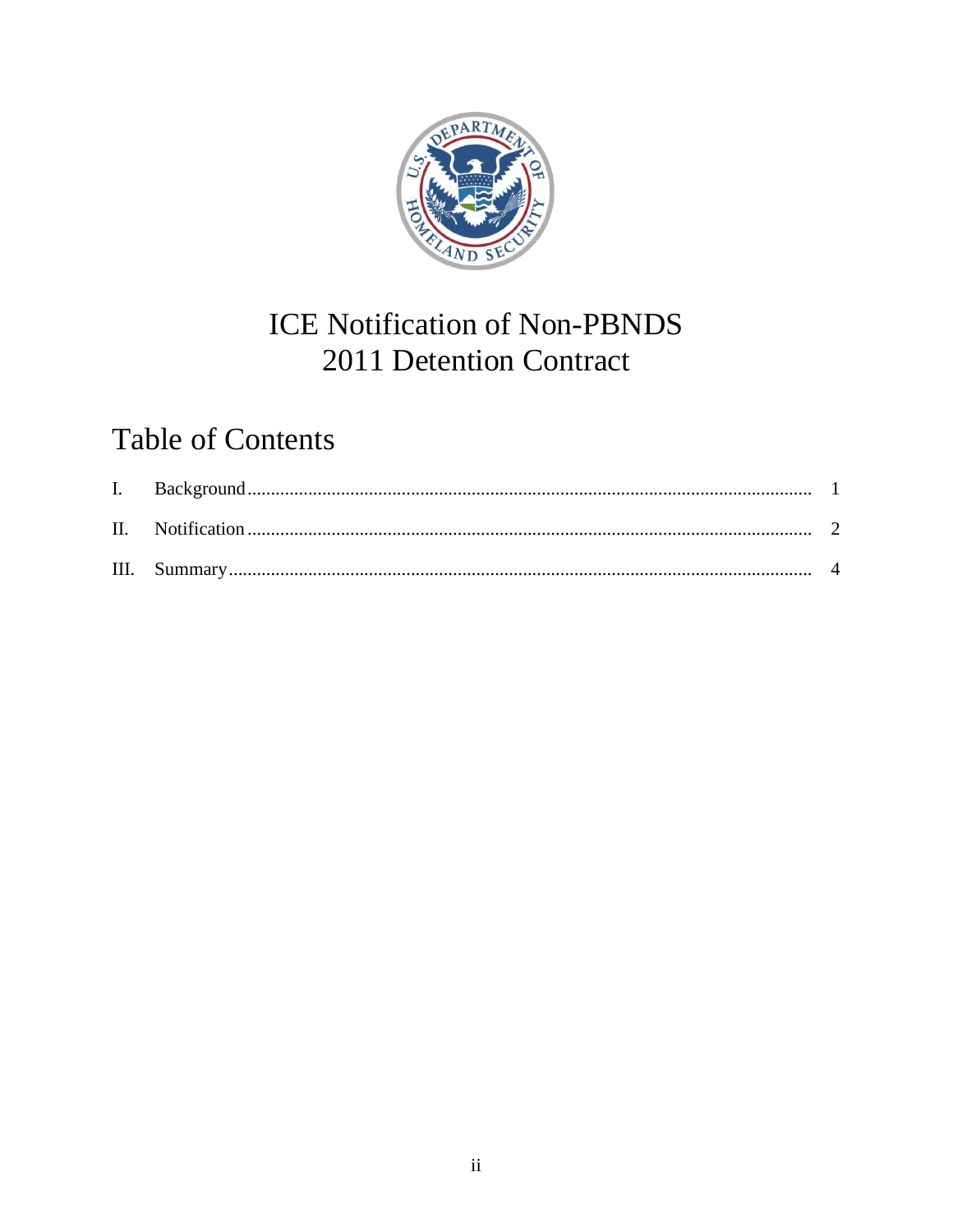#### <span id="page-3-0"></span>I. Background

This notification has been compiled in response to the Explanatory Statement accompanying the Fiscal Year (FY) 2017 Department of Homeland Security (DHS) Appropriations Act (P.L. 115-31), which states:

U.S. Immigration and Customs Enforcement (ICE) shall refrain from entering into new contracts or other agreements, or changing or significantly modifying existing contracts or other agreements, to detain individuals unless such contracts or agreements meet or exceed the Performance Based National Detention Standards (PBNDS) 2011, as revised in 2016 and which were in effect on January 1, 2017, unless the Secretary submits a report to the Committees on Appropriations of the Senate and the House of Representatives at least 30 days in advance justifying the rationale for requiring changed standards.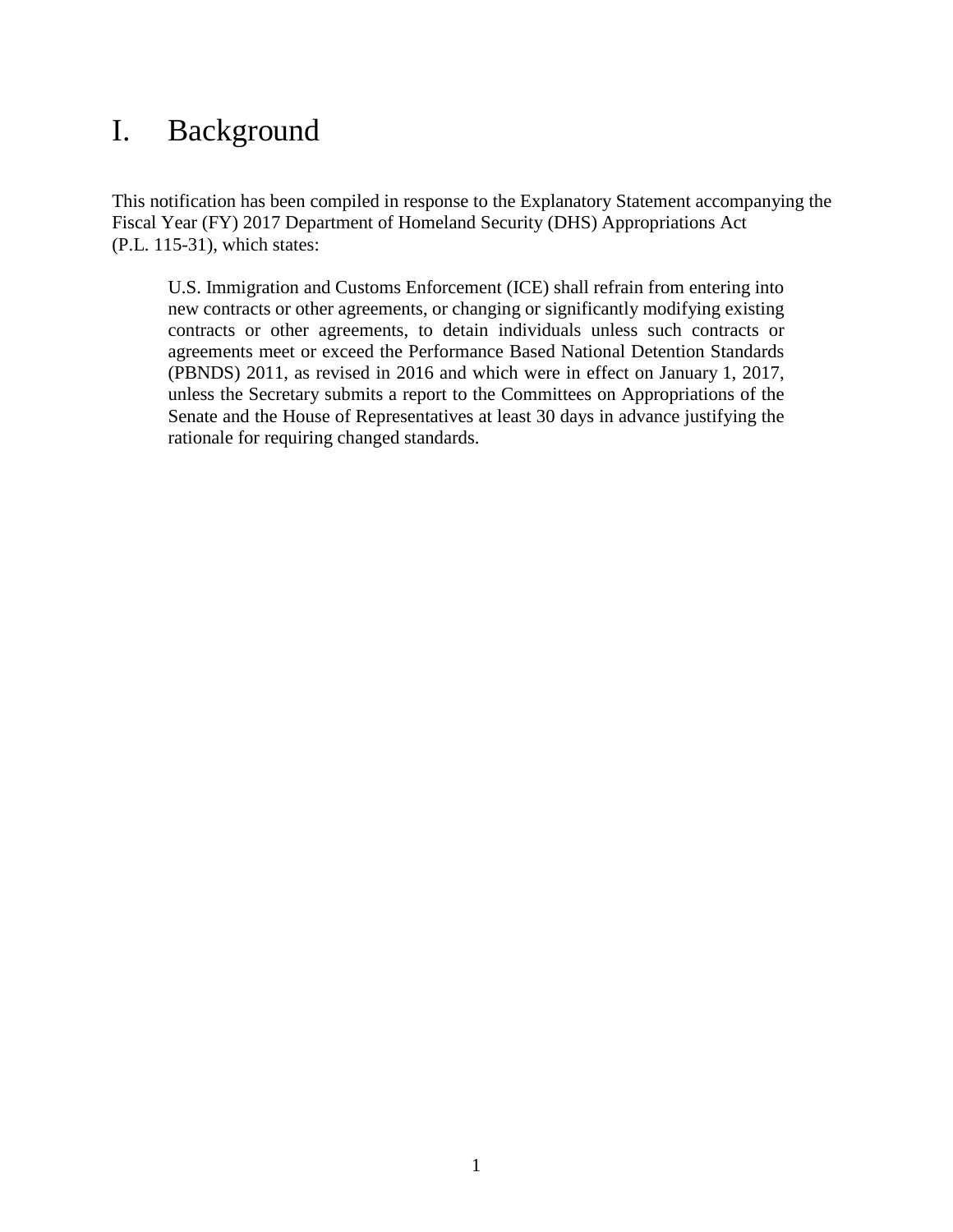### <span id="page-4-0"></span>II. Notification

The purpose of this report is to provide Congress with the required 30-day notification that U.S. Immigration and Customs Enforcement (ICE) plans to enter into an intergovernmental service agreement (IGSA) with the County of Jerome, Idaho, for the use of up to 50 detention beds at Jerome County Jail, located at 2151 South Tiger Drive, Jerome, Idaho. The recently built 135-bed facility opened in July 2016 and currently houses county inmates.

Jerome County Jail, operated by the Jerome County Sheriff's Office, is the county's main correctional facility and the jail's local population ranges from 40 to 80 inmates. The extra space available allows the county to house state inmates or contract with other counties or entities that need additional detention beds. The jail underwent a state inspection in October 2016 and met the Idaho Jail Standards with no deficiencies. The Idaho Jail Standards are the primary inspection tool for Idaho jails.

ICE has a daily operational need for approximately 60 detention beds within the State of Idaho. Although the four longer-than-72-hours jails currently used by ICE in the State of Idaho meet part of that demand, many aliens who initially are detained in-state must be transferred out of state for longer-term housing to make room for new apprehensions. These transfers are costly and not an efficient use of ICE resources. Additionally, none of the existing four facilities in Idaho houses female detainees. Jerome County Jail is capable of housing both males and females, and is able to detain individuals at all security levels. ICE has been unable to identify any other long-term options in Idaho. Current options for detention beds are very limited and any other option selected likely will be another small jail that is unable to meet the Performance-Based National Detention Standards (PBNDS) 2011.

Jerome County has offered ICE up to 50 beds at a proposed bed-day rate of \$75. The county's rate was calculated with the intent of meeting the ICE National Detention Standards (NDS), released in September 2000. In FY 2017, approximately 21 percent of the ICE average daily population is housed in facilities governed by the NDS 2000. Jerome County Jail also will be covered by the DHS Final Rule, 6 CFR Part 115, Standards to Prevent, Detect, and Respond to Sexual Abuse and Assault in Confinement Facilities, also known as the DHS Prison Rape Elimination Act (PREA) Standards (March 7, 2014).

ICE inspected the Jerome County Jail and determined that the facility is not able to meet ICE's PBNDS 2011. The jail has a total budget of approximately \$1.2 million and is staffed to accommodate its maximum capacity of 135 individuals effectively; however, it does not have the staff or funding to meet some of the elements of the PBNDS 2011 adequately. These requirements include:

• The jail cannot offer the medical and mental health staffing needed to meet the expected practices outlined in the PBNDS 2011 standards on *(4.3) Medical Care* and *(4.4) Medical Care (Women)*. It would be difficult for the county to recruit and retain the additional medical staff because of its rural location, available wages, and local or regional employment applicant pools. ICE will work with Jerome County in establishing the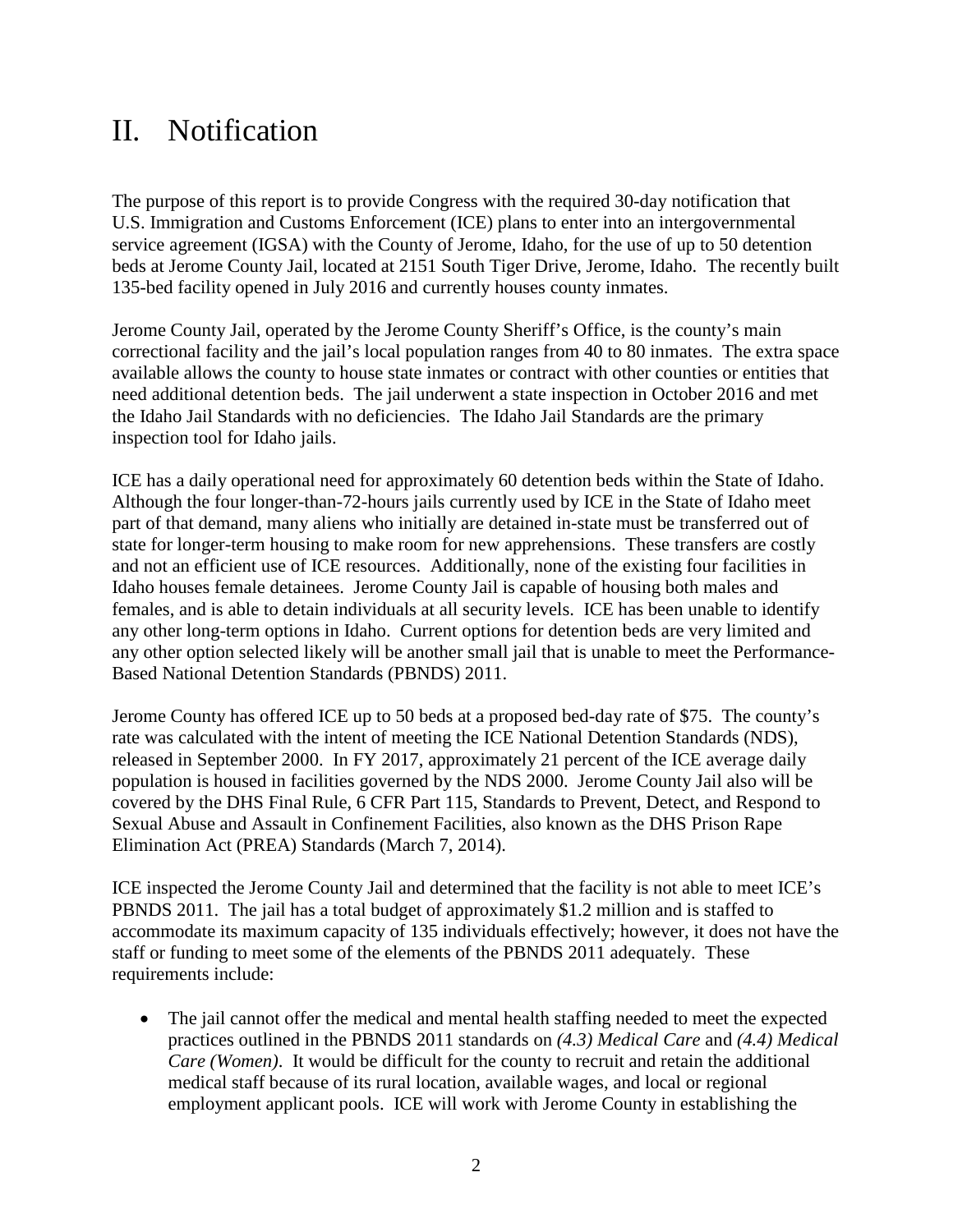agreement, and through continued oversight to ensure that there is sufficient, qualified medical staff to care for the needs of the detainee population.

• The jail does not have the funding or employee resources to implement effectively the PBNDS 2011 training requirements outlined in standard *(7.3) Staff Training*. ICE assesses that the training requirements in the NDS are sufficient for the number of beds at this facility. Jerome County Jail is a small operation, and it would require a significant financial investment by the county to achieve compliance with PBNDS 2011. The ramification of this level of investment would result in a bed-day rate above what ICE is willing to pay for a facility of this size. Additionally, ICE assesses that the additional training requirements in the PBNDS 2011 represent best practices rather than operational necessity.

Jerome County Jail's inability to satisfy PBNDS 2011 requirements is typical when compared with similar facilities. Because of facility design and operational scope, smaller county jails lack the infrastructure, staffing, and financial backing to meet some of the rigorous requirements outlined in ICE's PBNDS 2011 detention standards, which, in many ways, exceed industry correctional standards.

Finally, ICE is in the process of pursuing a dedicated detention facility in the Salt Lake area that will meet ICE's PBNDS 2011 detention standards and will help to reduce the agency's reliance on county jails such as Jerome County for individuals who will remain in longer-term detention.